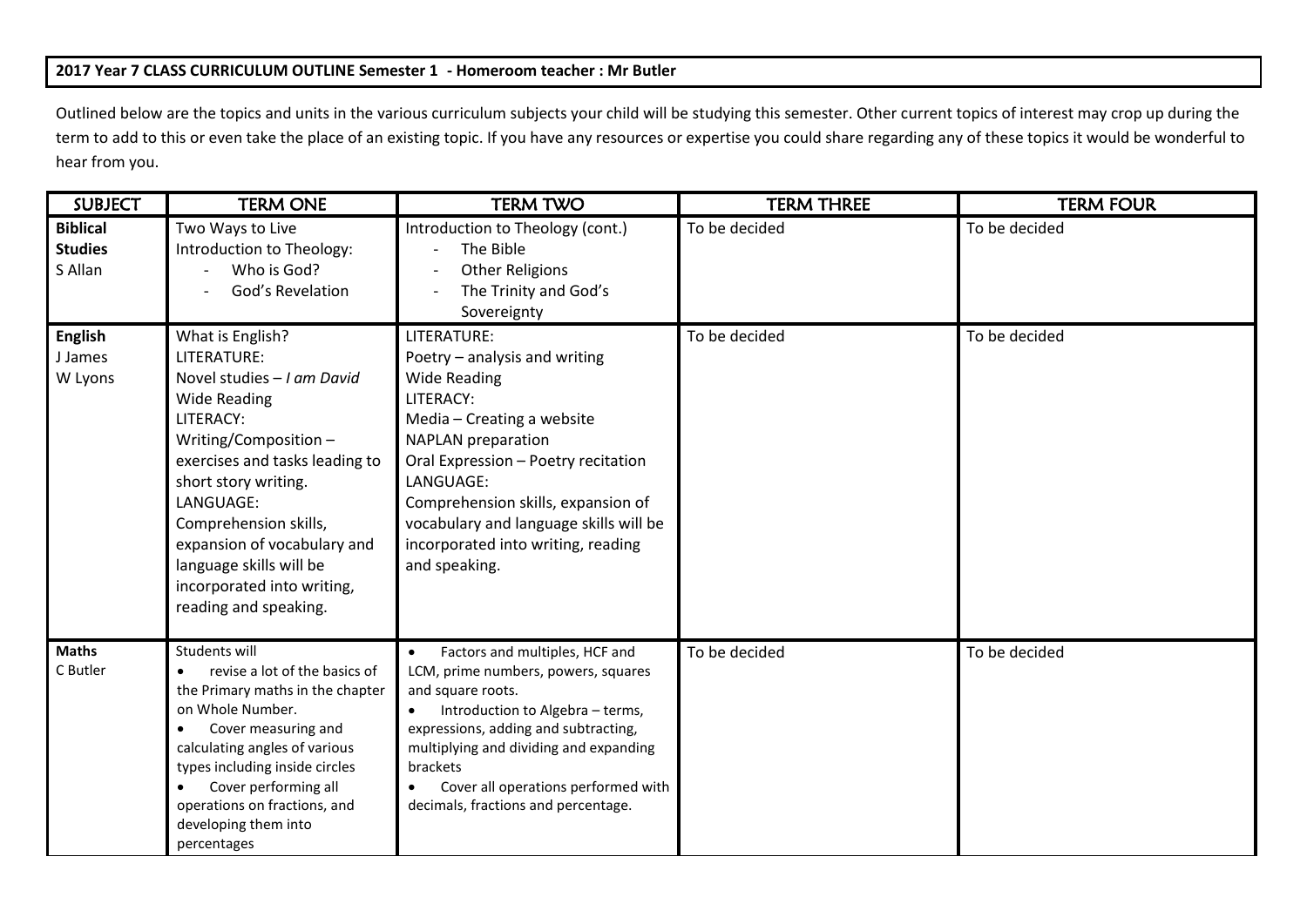| <b>Science</b><br>L Findlay                               | Introduction to Science and<br>the Laboratory<br>Separating Mixtures - pure<br>substances and mixtures,<br>using properties for<br>separations, solutions and<br>solubility<br>Water: - A precious<br>resource, The water cycle,<br>Waste water treatment.                              | <b>Classifying Living Things -</b><br>characteristics of living things,<br>dichotomous keys, features of plants,<br>animals, fungi and bacteria.<br><b>Growing and Multiplying - cells</b><br>dividing; plant structure and function<br>including photosynthesis, pollination<br>and life cycles. Animal life cycles and<br>reproduction; human reproduction | Forces and Motion - understanding<br>forces, effects of friction, gravitation<br>and Newton's laws, buoyancy and<br>surface tension, magnetic forces,<br>protective technology.<br>The Solar System - historical<br>developments in Astronomy, the<br>planets, the sun, meteors and<br>comets | The Solar System (cont'd) -motion and<br>interactions of the Earth and the Moon,<br>eclipses.<br>Ecology - ecosystems, food chains and<br>webs, Antarctica, the importance of<br>microbes, decomposers, technological<br>management of the impact of extreme<br>weather events, the role of bushfires,<br>agricultural ecosystems and dominion. |
|-----------------------------------------------------------|-----------------------------------------------------------------------------------------------------------------------------------------------------------------------------------------------------------------------------------------------------------------------------------------|--------------------------------------------------------------------------------------------------------------------------------------------------------------------------------------------------------------------------------------------------------------------------------------------------------------------------------------------------------------|-----------------------------------------------------------------------------------------------------------------------------------------------------------------------------------------------------------------------------------------------------------------------------------------------|-------------------------------------------------------------------------------------------------------------------------------------------------------------------------------------------------------------------------------------------------------------------------------------------------------------------------------------------------|
| <b>History &amp;</b><br><b>Humanities</b><br>S Allan      | History: Introduction to<br>Ancient History, Creation,<br>Sumer, Egypt, Israel, Empires:<br>Assyria, Babylonia, Persia.<br>Historical sources and skills.<br>Geography: What is<br>Geography? Water - a<br>renewable resource; Water<br>management; Geographical<br>skills e.g. mapping | History: Ancient Greece; Historical<br>sources and skills<br>Civics & Citizenship: Introduction to<br><b>Australian Democracy</b><br>Geography: Australia's water<br>resources; Weather and climate;<br>Weather hazards and disasters;<br>Geographical skills                                                                                                | History: Ancient Rome, Historical<br>sources and skills.<br>Geography: Place & Liveability,<br>People and Places, Geographical skills                                                                                                                                                         | History: Ancient China, Historical<br>sources and skills.<br>Geography: Factors that influence<br>liveability, Liveable Places, Geographical<br>skills                                                                                                                                                                                          |
| German<br>S White                                         | Meeting people - greetings,<br>introductions, descriptions<br>Likes and dislikes -<br>expressing opinions, agreeing<br>and disagreeing                                                                                                                                                  | Family - descriptions, asking questions<br>Countries - The EU, where you come<br>from<br>Colours<br>Possessive adjectives                                                                                                                                                                                                                                    | Pets and animals - animal sounds,<br>cultural information: Fairytale (die<br>Bremer Stadtmusikanten)                                                                                                                                                                                          | Body - naming parts, asking and<br>expressing what is wrong<br>Food - fairs and carnivals, fast foods,<br>ordering food                                                                                                                                                                                                                         |
| Digital<br>Technologies<br>C Butler                       | Introduction to Digital Tech.<br>Intro to Binary number system and its use in computers.<br>Networks and data transfer.                                                                                                                                                                 |                                                                                                                                                                                                                                                                                                                                                              | Introduction to Coding using the program "Scratch" and "Python"                                                                                                                                                                                                                               |                                                                                                                                                                                                                                                                                                                                                 |
| <b>Health</b><br>C Butler C Cain                          | Alcohol and other drugs                                                                                                                                                                                                                                                                 | Sexual harassment/Bullying                                                                                                                                                                                                                                                                                                                                   | To be decided                                                                                                                                                                                                                                                                                 | To be decided                                                                                                                                                                                                                                                                                                                                   |
| <b>Physical</b><br><b>Education</b><br>C Cain<br>C Butler | Swimming Training/<br>Swimming Carnival;<br>Secondary Camp; Athletics<br>Carnival preparation<br><b>Cross Country Training</b>                                                                                                                                                          | Athletics Carnival; Softball; Volleyball.                                                                                                                                                                                                                                                                                                                    | To be decided                                                                                                                                                                                                                                                                                 | To be decided                                                                                                                                                                                                                                                                                                                                   |